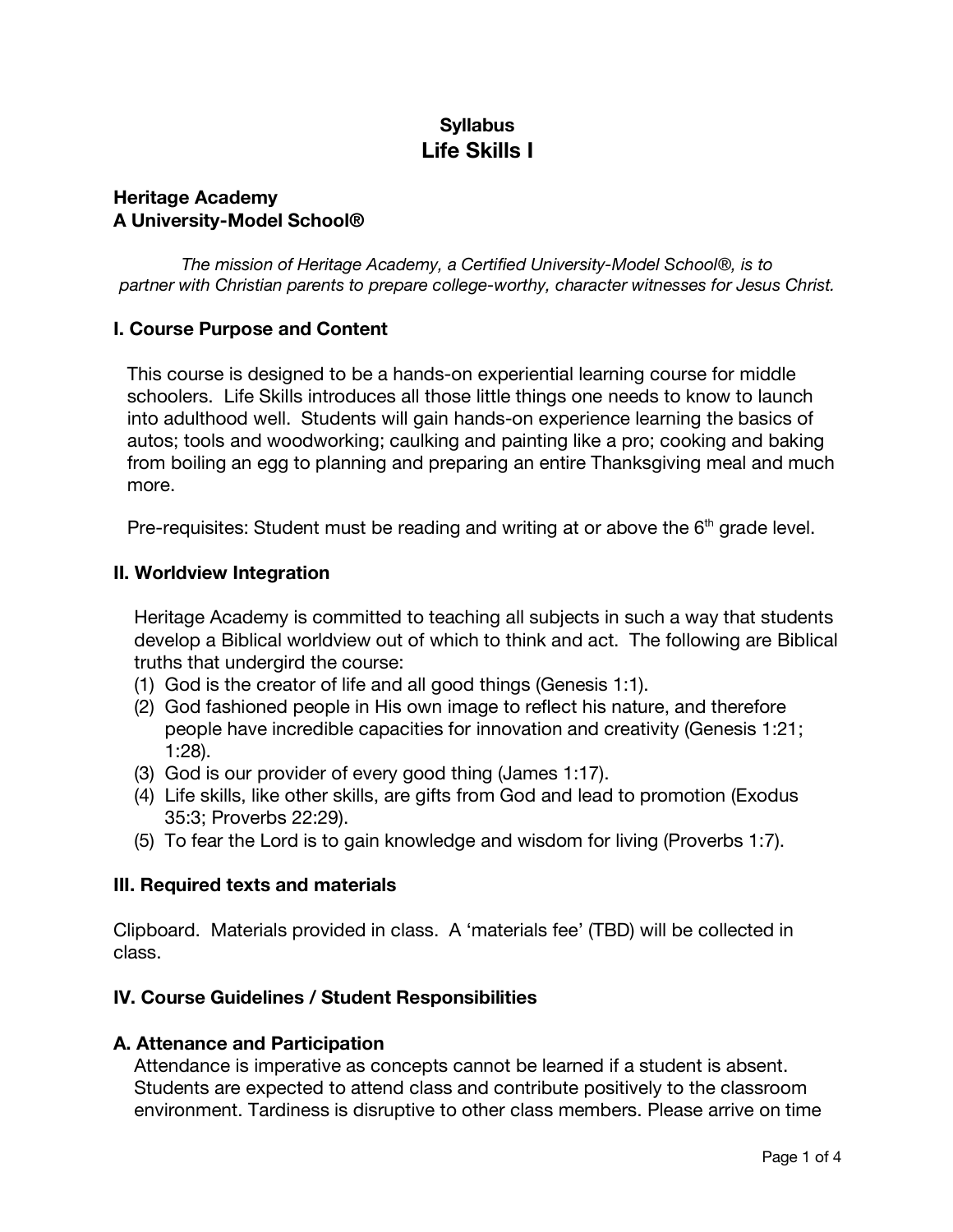and prepared. All absences and tardies are considered unexcused unless accompanied by a note from a parent or guardian. Please remember that three tardies generate one absence.

As communicated in Heritage Academy's Family Manual, a passing grade awarded at the end of the semester generally requires a secondary student to have attended at least forty-two class periods during the semester. Failure to meet this minimum attendance requirement may result in an F being awarded and recorded on the student's transcript.

#### **B. Absences and Make-Up Work**

In the case of planned absence(s), homework that is due during the student's absence must be completed and submitted to the instructor in advance.

See the Family Manual, page 15 for a detailed explanation of Absences, Tardies, and Make -Up Work policies.

### **C. Student Conduct and Preparation for Learning**

For the sake of promoting a safe and focused learning environment, the student is expected to do the following throughout the course of the semester:

- 1) Arrive on time to each class period with the appropriate class materials available for access.
- 2) Arrive prepared to submit completed at-home assignments at start of each class period.
- 3) Arrive ready to listen, learn, take notes, and participate in teacher-directed classroom discussions and activities.
- 4) Ask for clarification or further explanation when a concept or direction remains unclear.
- 5) Demonstrate a spirit of cooperation, kindness, and respect toward the teacher and fellow classmates, in keeping with Heritage Academy's Code of Conduct.
- 6) Help keep the classroom area clean and orderly.
- 7) Cooperate with the parent-educator and the Heritage Academy teacher to complete homework in a timely fashion.
- 8) Communicate concerns regarding schoolwork to both the Heritage Academy teacher and the parent-educator, so that these concerns can be addressed quickly.
- 9) On the whole, conduct himself or herself in a manner that is worthy of Christ and reflects the life of the Holy Spirit in him/her: " . . . that you may live a life worthy of the Lord and may please Him in every way: bearing fruit in every good work, growing in the knowledge of God, being strengthened with all power according to His glorious might so that you may have great endurance and patience, and joyfully giving thanks to the Father, who has qualified you to share in the inheritance of the saints in the kingdom of light" (Colossians 1:12).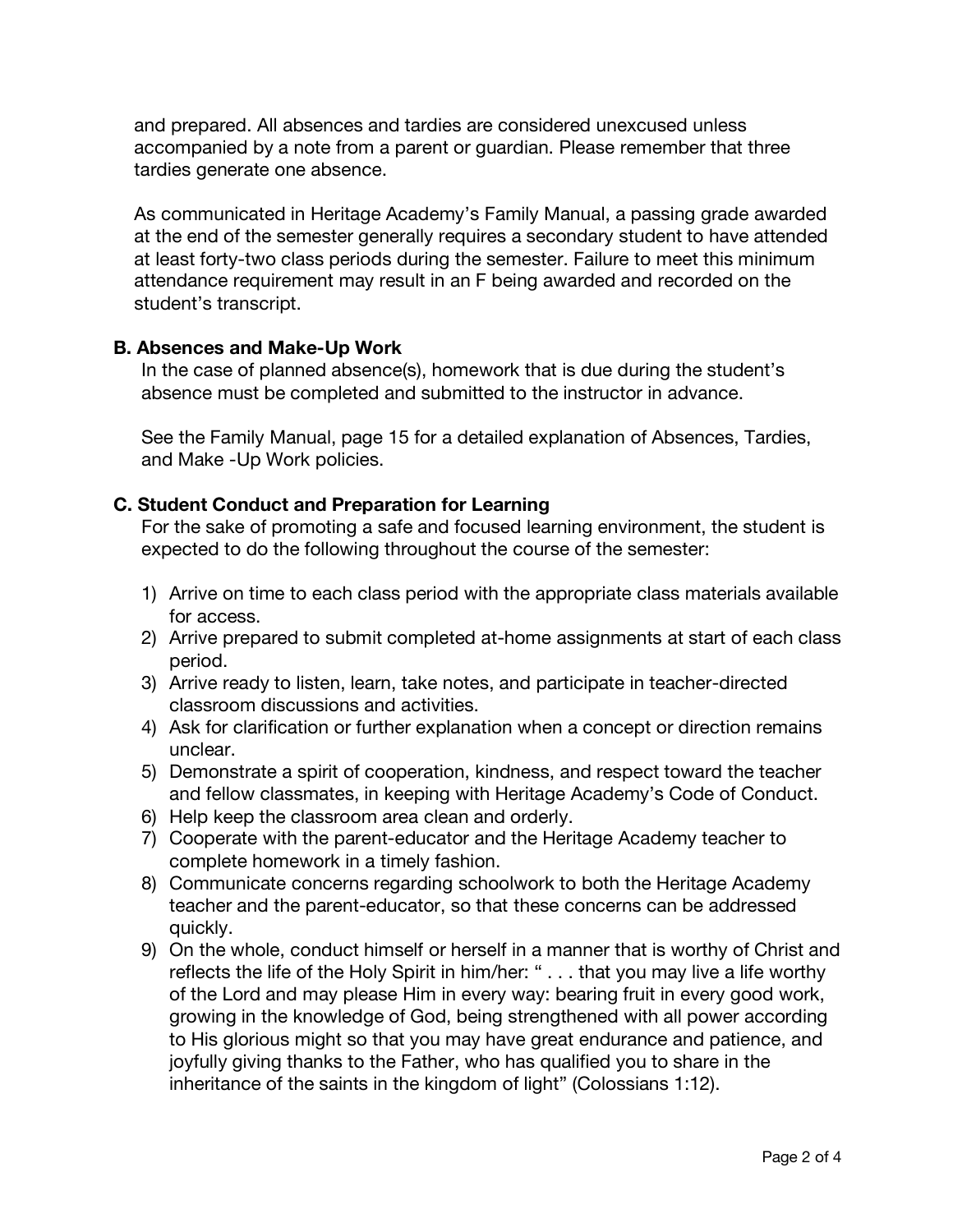### **D. At-Home (Satellite Classroom) Investment**

Daily home-assignments will be outlined on the weekly Home-Communication Sheet the student will receive each Monday. The student can expect to invest approximately 2.5 to 3.5 hours each week completing coursework at home in preparation for class periods.

### **4. Assessments**

The grades students earn on the assignments they complete will comprise the majority of each student's grade. Several tests related to terms, methods and history will be administered throughout the course of the semester.

### **5. Grades**

| Apportionment                      |                 |     |                                     |                       |
|------------------------------------|-----------------|-----|-------------------------------------|-----------------------|
| Class Assignments and projects 85% |                 |     |                                     |                       |
| Tests                              |                 | 15% |                                     |                       |
| <b>Grading Scale</b>               |                 |     |                                     |                       |
| $100 - 95 A$                       | $89 - 87$ $B +$ |     | $79 - 77 \dots C + 69 - 60 \dots D$ |                       |
| $94 - 90$ $A -$                    | $86 - 83$ B     |     |                                     | 76-73 C 59 or below F |
|                                    | $82 - 80$ B-    |     | $72 - 70$ C-                        |                       |

*The course grade the student is awarded at the end of the semester will indicate the grade that will also appear on the student's transcript. Only grades at or above a C- or 70% will be considered passing, and will also require the student to have fulfilled minimum attendance requirements.*

# **V. Parent Responsibilities**

# **A. Embracing the University Model®**

University-Model Schooling at Heritage Academy is driven by two guiding principles: to preserve and strengthen God-ordained family relationships and to offer students the opportunity to achieve a high degree of academic excellence.

Parents, please consider ways you may maximize the benefits University-Model Schooling offers to your family. How can you as parents utilize the at-home study time this model provides to nurture deeper relationship and model and impart the faith, values, and life-patterns you desire your student to embrace?

# **B. Fulfilling the Parent Role**

Within the University-Model School®, parents commit to fulfill a specified role related to each course in which their student is enrolled, as prescribed by the course's description. Each role identifies specific responsibilities that the teacher relies on the parent to perform, thus facilitating effective home/school partnership whereby students are assured of receiving needed support. For this course,